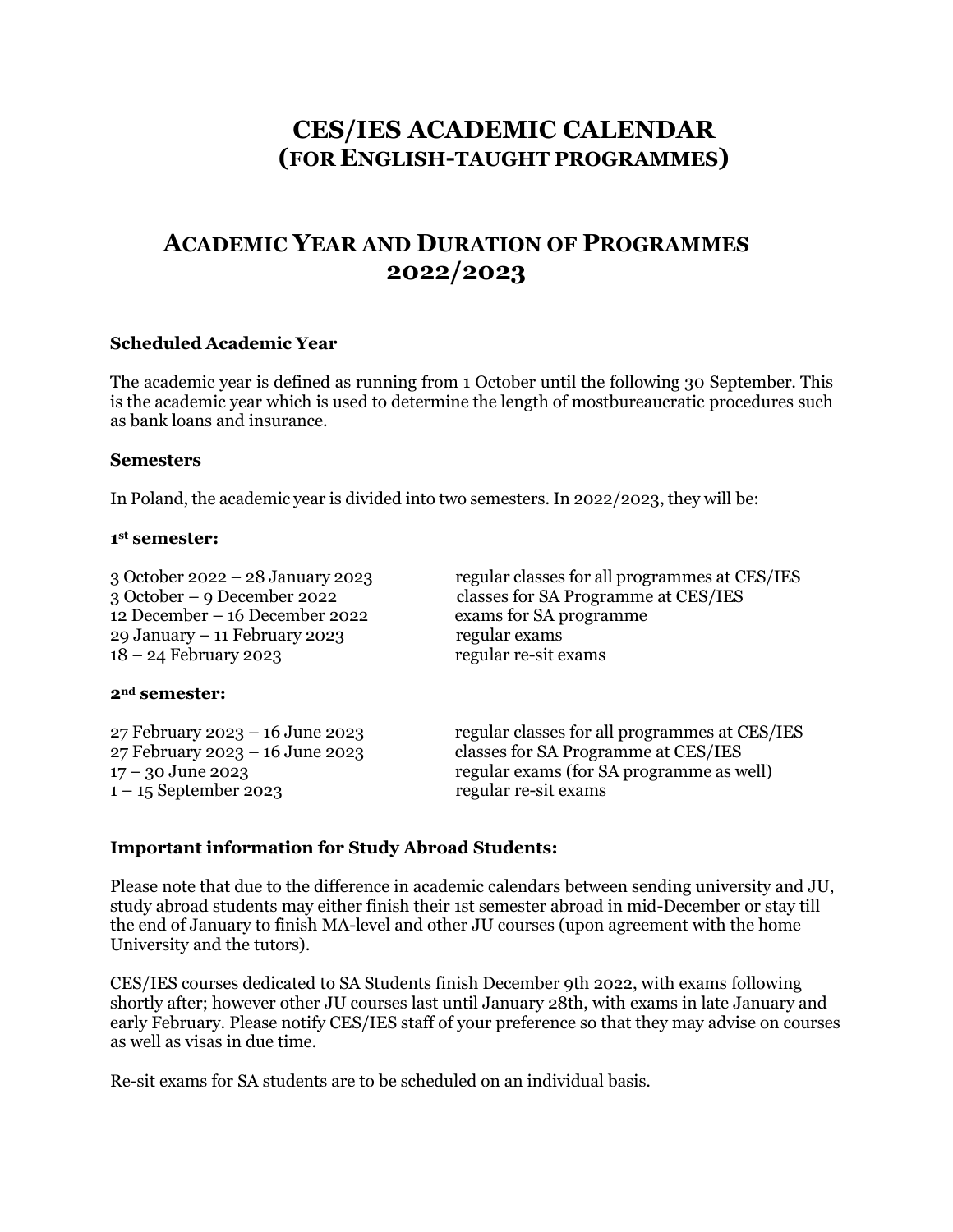## **Jagiellonian University academic holidays**

On academic holidays, there are no classes or examinations. The main University offices are usually closed. Those offices that are open operate with reduced hours and staff. Instructors are usually unavailable for consultation during academic holidays.

## **Holiday breaks**:

- $\bullet$  23 December 2022 2 January 2023
- 6-11 April 2023

#### **Additional days off from classes are:**

- 2 May 2023
- Friday in the week when Student Carnival (Juwenalia) takes place (mid-May)

The Rector may declare additional academic holidays throughout the year. These are known as 'Rector's hours' and are usually declared by the Rector relatively closein time to the holiday. They are often declared for half of a normal working day.

#### **Polish national public holidays**

| <b>All Saints' Day</b>  | 1 November 2022         |
|-------------------------|-------------------------|
| <b>Independence Day</b> | 11 November 2022        |
| Christmas               | $25 - 26$ December 2022 |
| <b>New Year's Day</b>   | 1 January 2023          |
| <b>Epiphany</b>         | 6 January 2023          |
| <b>Easter</b>           | 6-11 April 2023         |
| <b>Labour Day</b>       | 1 May 2023              |
| <b>Constitution Day</b> | 3 May 2023              |
| <b>Corpus Christi</b>   | 8 June 2023             |

**CES/IES Calendar 2022/2023**

#### **1st Semester**

- **14 28 September 2022:** On-line Survival Polish course (highly recommended for BA and SA students).
- **27-28 September 2022:** On-line registration for 1st-semester courses.
- **28 29 September 2022:** Advised arrival and check-in to dormitories.
- **29 September 2022:** Orientation administrative & academic issues.
- **30 September 2022:**Kraków Old Town Guided Tour, Orientation non-academic issues.
- **1 October 2022:** Official inauguration ceremony of the academic year of the Jagiellonian University, city game "Discover Kraków".
- **3 October 2022:** First day of CES/IES 1st semester classes.
- **8-9 October 2022:** Study Trip to Polish mountains (TBC).